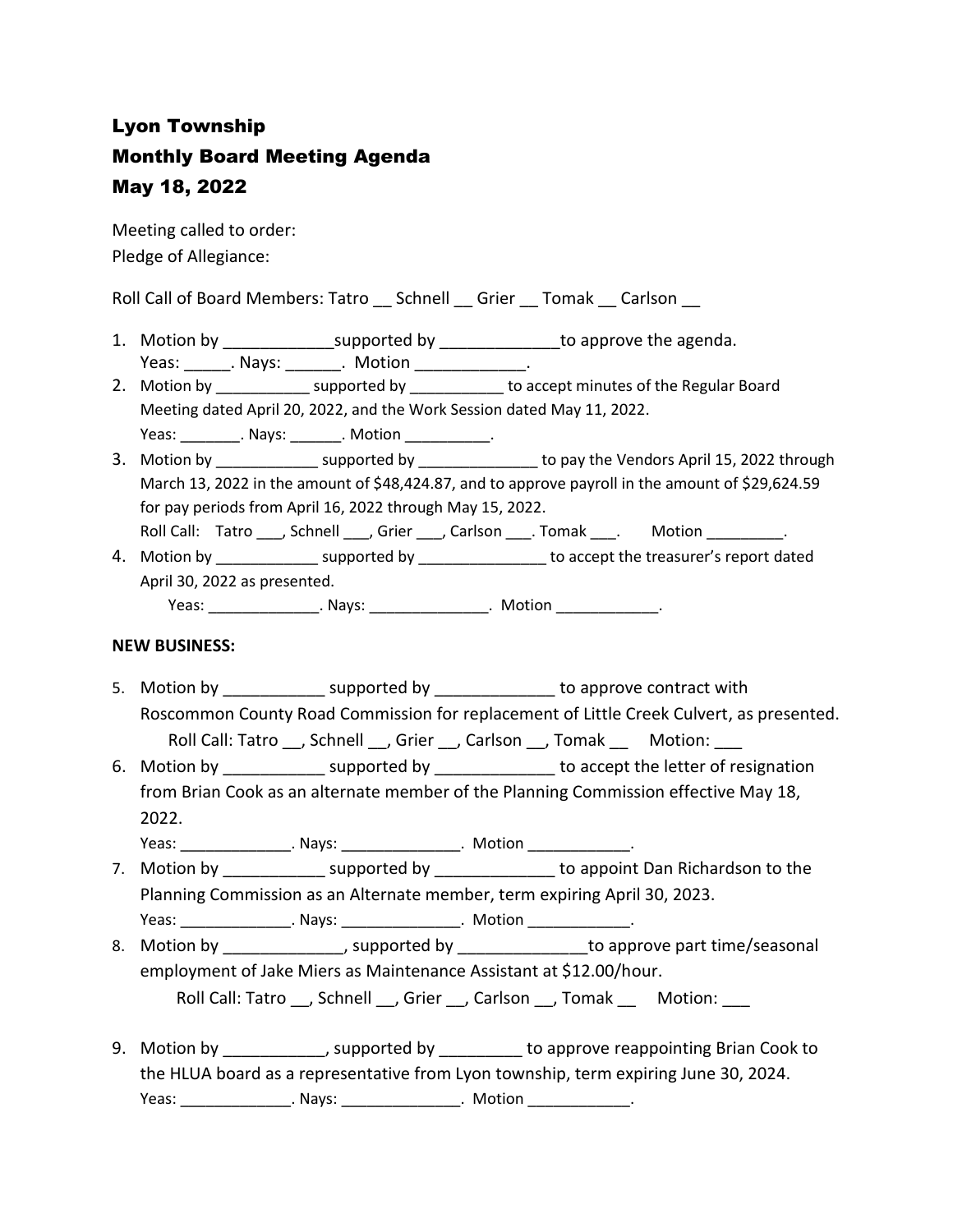10. Motion by \_\_\_\_\_\_\_\_\_\_\_\_, supported by \_\_\_\_\_\_\_\_\_ to approve 2022 Millage Tax Rates (form L4029), as presented. Roll Call: Tatro \_\_, Schnell \_\_, Grier \_\_, Carlson \_\_, Tomak \_\_ Motion: \_\_\_

**PUBLIC COMMENTS**:

**BOARD COMMENTS:** 

**Supervisor Tatro:**

**Clerk Schnell:** 

**Treasurer Grier:**

**Trustee Tomak:**

**Trustee Carlson:**

Motion by \_\_\_\_\_\_, supported by \_\_\_\_\_\_\_\_ to adjourn the meeting. Yeas: \_\_\_\_\_\_.

Nays: the control of the control of the control of the control of the control of the control of the control of the control of the control of the control of the control of the control of the control of the control of the co

Time of Adjournment \_\_\_\_\_\_\_\_\_\_\_\_\_